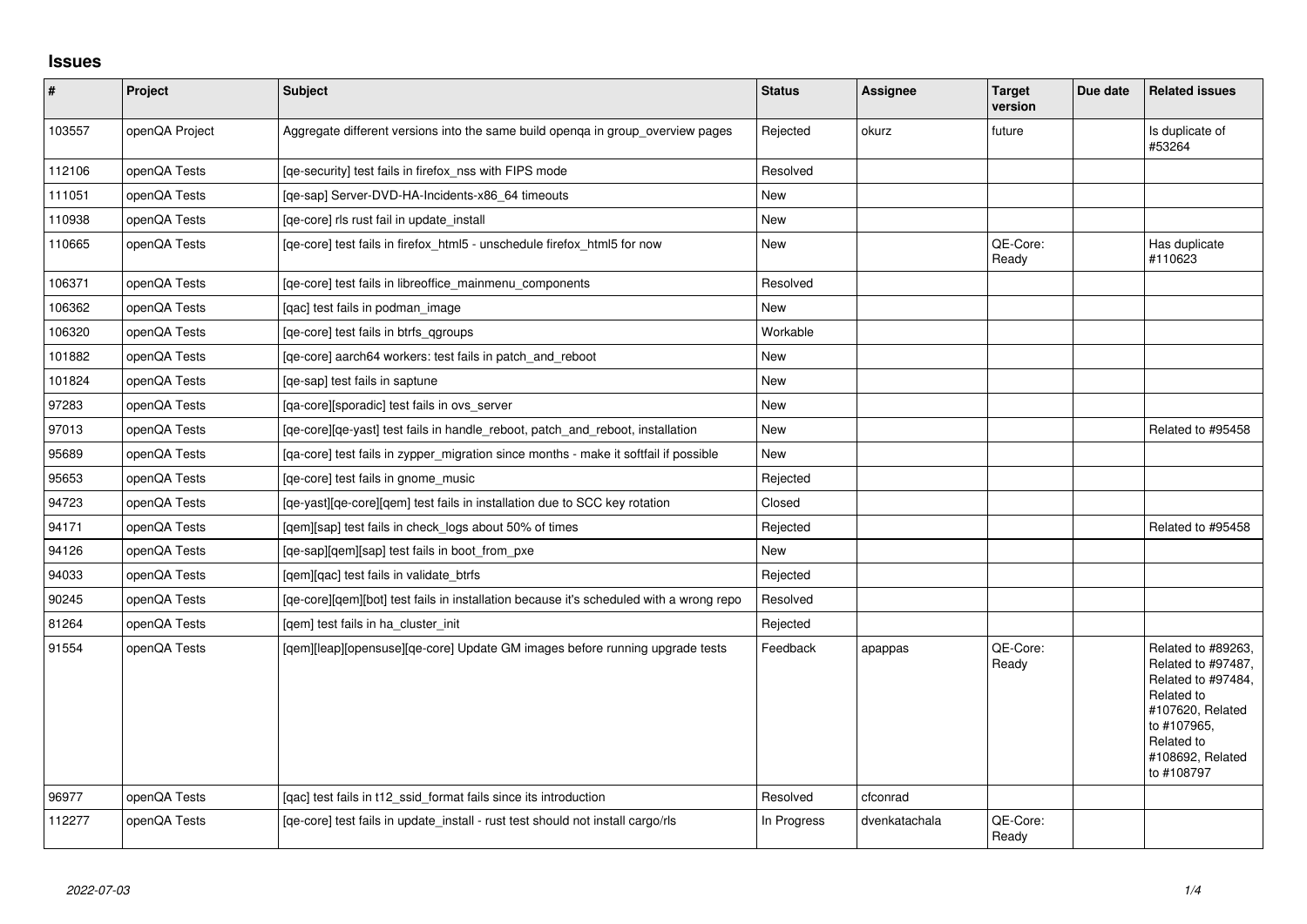| #      | Project      | Subject                                                                                           | <b>Status</b> | Assignee            | <b>Target</b><br>version | Due date | <b>Related issues</b>     |
|--------|--------------|---------------------------------------------------------------------------------------------------|---------------|---------------------|--------------------------|----------|---------------------------|
| 106326 | openQA Tests | [qe-core] test fails in config_services (qam-mail-server-thunderbird) on 15-SP3                   | Resolved      | dzedro              | QE-Core:<br>Ready        |          |                           |
| 101941 | openQA Tests | [qe-core] test fails in libreoffice_recent_documents                                              | Resolved      | dzedro              | QE-Core:<br>Ready        |          |                           |
| 99591  | openQA Tests | [ge-core] many test called with ga run.pm fail                                                    | Resolved      | dzedro              | QE-Core:<br>Ready        |          | Related to #99714         |
| 95691  | openQA Tests | [qe-core] test fails in grub2_test                                                                | Resolved      | dzedro              | QE-Core:<br>Ready        |          |                           |
| 94264  | openQA Tests | [migration] test fails in boot_to_desktop in mru multipath tests sometimes                        | Resolved      | dzedro              | QE-Core:<br>Ready        |          |                           |
| 90257  | openQA Tests | [qem][firefox] test fails in firefox_html5                                                        | Resolved      | dzedro              |                          |          |                           |
| 89401  | openQA Tests | [qe-core][clamav] create local mirror for CVD updates<br>auto_review:"console/clamav.pm line 55." | Resolved      | dzedro              | QE-Core:<br>Ready        |          |                           |
| 88305  | openQA Tests | [qe-core][scc] test fails in scc_registration                                                     | Resolved      | dzedro              |                          |          |                           |
| 111007 | openQA Tests | [qe-core][qe-yast] test fails in yast2_bootloader                                                 | Resolved      | geor                |                          |          |                           |
| 97016  | openQA Tests | [ge-core] test fails in sshd                                                                      | Resolved      | geor                | QE-Core:<br>Ready        |          |                           |
| 95905  | openQA Tests | [qe-core][sporadic] test fails in 1_openssh - Wipe mau-qa_userspace_openssh                       | Resolved      | geor                | QE-Core:<br>Ready        |          |                           |
| 90893  | openQA Tests | [qem][qa-core] test fails in firefox_private - Needle facebook favicon change                     | Resolved      | geor                | QE-Core:<br>Ready        |          |                           |
| 110893 | openQA Tests | [desktop] test fails in change_password                                                           | Resolved      | GraceWang           |                          |          | Related to #108902        |
| 92566  | openQA Tests | [qe-sap][qem][SAP]test fails in Sysctl                                                            | Resolved      | jadamek             |                          |          |                           |
| 92560  | openQA Tests | [qe-sap][qem][sap]test fails in partitioning_firstdisk                                            | New           | jadamek             |                          |          |                           |
| 90896  | openQA Tests | [qe-sap][qem][sporadic] test fails in check_cluster_integrity                                     | New           | jadamek             |                          |          |                           |
| 89455  | openQA Tests | [qe-sap][qe-asg][qem][ha] test fails in qnetd - 15-SP2, 15-SP1, 15-GA                             | Resolved      | jadamek             |                          |          |                           |
| 97004  | openQA Tests | [yast] mru-install-minimal-with-addons boots to desktop instead of console                        | Resolved      | <b>JERiveraMoya</b> |                          |          | Related to #97007         |
| 97280  | openQA Tests | [kernel-qa] test fails in bpf_prog05 and ptrace10                                                 | Resolved      | MDoucha             |                          |          |                           |
| 111296 | openQA Tests | [qe-core] test fails in iscsi_client                                                              | Resolved      | mgrifalconi         | QE-Core:<br>Ready        |          |                           |
| 111207 | openQA Tests | [qe-core] test fails in firefox_downloading                                                       | Resolved      | mgrifalconi         | QE-Core:<br>Ready        |          |                           |
| 110941 | openQA Tests | [qa-core] test fails in update_install                                                            | Resolved      | mgrifalconi         |                          |          |                           |
| 110902 | openQA Tests | [qe-core]gam-minimal-full@s390x-zVM-vswitch-l3 multiple failures                                  | Rejected      | mgrifalconi         | QE-Core:<br>Ready        |          | Is duplicate of<br>#99345 |
| 110842 | openQA Tests | [qe-core] test fails in update_install                                                            | Resolved      | mgrifalconi         | QE-Core:<br>Ready        |          |                           |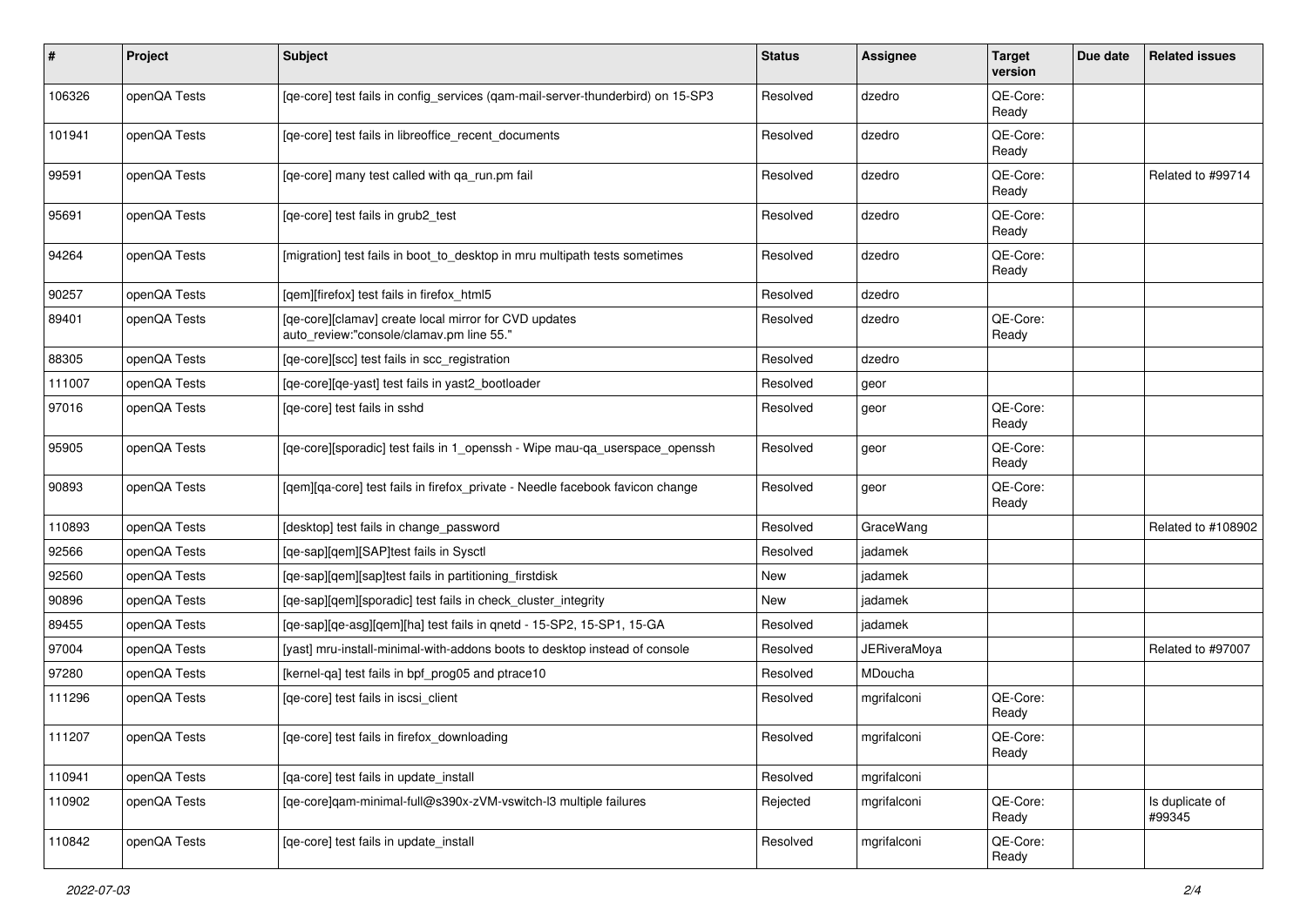| $\vert$ # | Project      | <b>Subject</b>                                                                            | <b>Status</b> | <b>Assignee</b> | <b>Target</b><br>version | Due date | <b>Related issues</b>                                         |
|-----------|--------------|-------------------------------------------------------------------------------------------|---------------|-----------------|--------------------------|----------|---------------------------------------------------------------|
| 110662    | openQA Tests | [qe-core] test fails in firefox_downloading                                               | Rejected      | mgrifalconi     |                          |          |                                                               |
| 106636    | openQA Tests | [qe-core] test fails in rhythmbox                                                         | Resolved      | mgrifalconi     |                          |          |                                                               |
| 106323    | openQA Tests | [ge-core] test fails in krb5                                                              | Resolved      | mgrifalconi     |                          |          |                                                               |
| 105148    | openQA Tests | [qe-core] test fails in openssl_nodejs                                                    | Resolved      | mgrifalconi     |                          |          |                                                               |
| 103002    | openQA Tests | [qe-core] test fails in openssl_nodejs SLE 15 GA and SP1                                  | Resolved      | mgrifalconi     |                          |          |                                                               |
| 96989     | openQA Tests | [ga-core] test fails in rmt feature                                                       | Resolved      | mgrifalconi     | QE-Core:<br>Ready        |          |                                                               |
| 95759     | openQA Tests | [ge-core] test fails in first boot                                                        | Resolved      | mgrifalconi     | QE-Core:<br>Ready        |          |                                                               |
| 92482     | openQA Tests | [gem][ge-core] test fails in update install                                               | Resolved      | mgrifalconi     |                          |          |                                                               |
| 90737     | openQA Tests | [gem][ga-core] test fails in audit2allow: timeout                                         | Resolved      | mgrifalconi     |                          |          |                                                               |
| 88301     | openQA Tests | [ge-core][tomcat] test fails in tomcat-succesfully-installed                              | Resolved      | mgrifalconi     |                          |          |                                                               |
| 81230     | openQA Tests | [gem][maint][wicked] t15_bridge_ifreload_all_bond - ERROR: bond0 is enslaved into<br>br40 | Resolved      | mgrifalconi     |                          |          |                                                               |
| 94534     | openQA Tests | [qem][qe-core] test fails in scc_registration                                             | Resolved      | okurz           |                          |          |                                                               |
| 89284     | openQA Tests | [gac] test fails in docker s390                                                           | Resolved      | pdostal         |                          |          |                                                               |
| 89272     | openQA Tests | [qac]test fails in docker_image aarch64 and s390                                          | Resolved      | pdostal         |                          |          |                                                               |
| 106059    | openQA Tests | [ge-core] test fails in consoletest finish                                                | Resolved      | punkioudi       |                          |          |                                                               |
| 97202     | openQA Tests | [qe-core] unschedule or softfail gnome_music                                              | Resolved      | punkioudi       |                          |          |                                                               |
| 97007     | openQA Tests | [qa-core] test fails in dracut enhanced                                                   | Blocked       | punkioudi       |                          |          | Related to #97004,<br>Related to #112676                      |
| 101879    | openQA Tests | [ge-sap] test fails in Sysctl                                                             | Resolved      | rbranco         |                          |          |                                                               |
| 110896    | openQA Tests | [sle][security][sle15sp4][fips] test fails in fips_setup                                  | Resolved      | rcai            |                          |          | Related to #110707                                            |
| 95362     | openQA Tests | [qe-core] make zypper_call use serial terminal regardless of the architecture             | Workable      | szarate         |                          |          | Related to #95365,<br>Related to #90008,<br>Related to #75319 |
| 94177     | openQA Tests | [qe-core][qem][piglit] test fails in pidgin_IRC: Disconnected, session limit exceeded     | Resolved      | tjyrinki_suse   | QE-Core:<br>Ready        |          | Related to #94288,<br>Related to #94441                       |
| 106633    | openQA Tests | [qe-core][productchange] test fails in libreoffice_mainmenu_favorites                     | Resolved      | VANASTASIADIS   | QE-Core:<br>Ready        |          |                                                               |
| 99381     | openQA Tests | [qe-core] test fails in smt_server_install                                                | Resolved      | VANASTASIADIS   |                          |          |                                                               |
| 95724     | openQA Tests | [ge-core] move vim out of installation tests                                              | Resolved      | zluo            |                          |          | Related to #56651,<br>Related to #95365                       |
| 95365     | openQA Tests | [ge-core] move ncurses out of installation tests                                          | Resolved      | zluo            | QE-Core:<br>Ready        |          | Related to #95724,<br>Related to #95362                       |